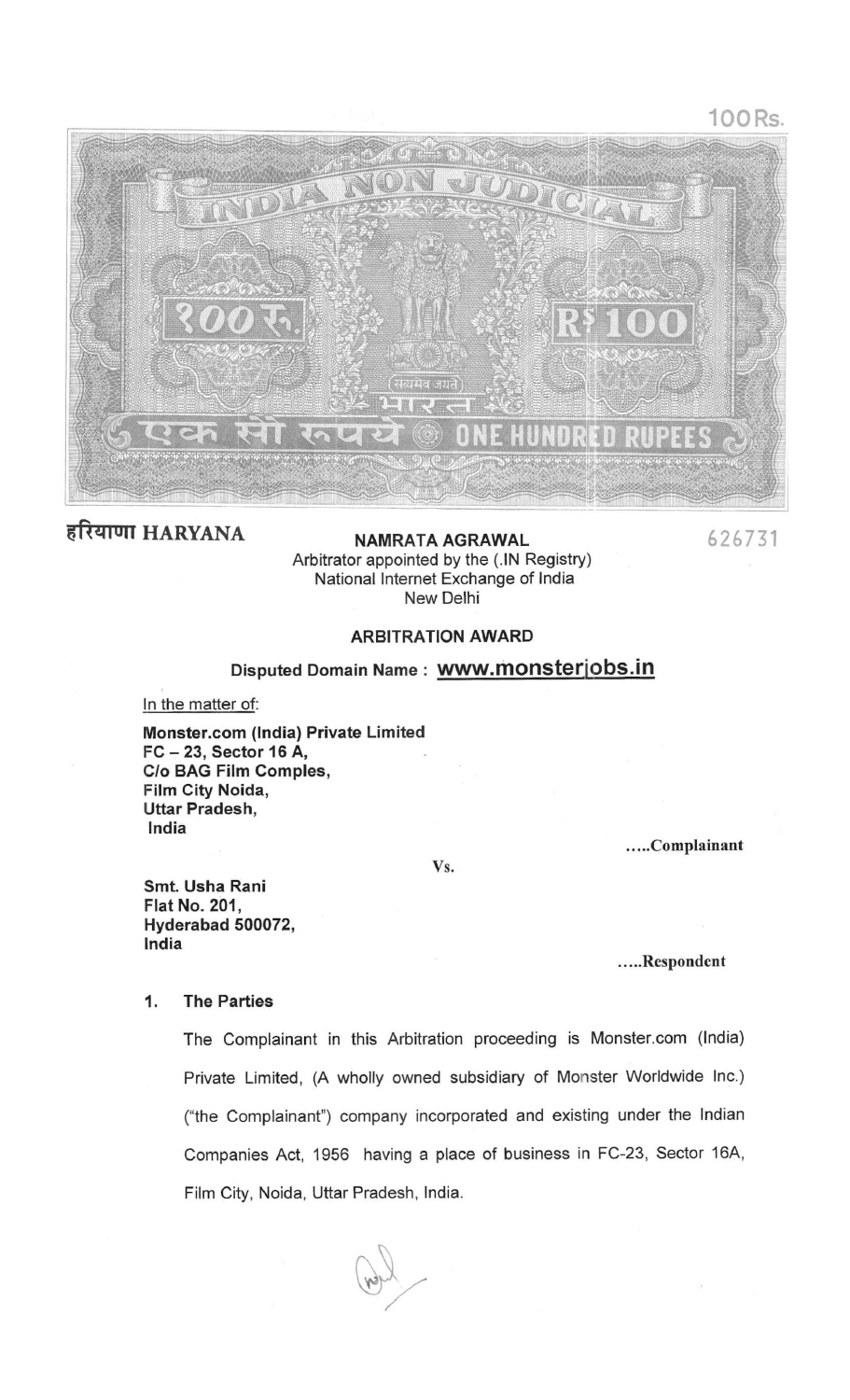The Respondent / Registrant in this Arbitration proceeding is Smt. Usha Rani with the following details obtained from the .IN Registry WHOIS database :

Registrant ID: N4IR-2botl7hsw1t Registrant Name: usharani Registrant Streetl: Flat No-201, Registrant City: Hyderabad Registrant Postal Code: 500072 Registrant Country: IN Registrant Phone:+91.9885226853 Registrant Email:[ushavalavala@yahoo.com](mailto:ushavalavala@yahoo.com)

# **Details of the disputed Domain Name**

The disputed domain name [www.monsterjobs.in](http://www.monsterjobs.in) has the following details: The particulars of the said domain name are as follows :

| a) | Name of Registrant     | usharani                 |
|----|------------------------|--------------------------|
| b) | Domain Id              | Domain ID:D619290-AFIN   |
| c) | Created on             | 23-Feb-2005 08:15:05 UTC |
| d) | <b>Expiration Date</b> | 23-Feb-2010 08:15:05 UTC |
| e) | Sponsoring Registrar   | Net4India (R7-AFIN)      |
| f) | Registrant Id          | N4IR-2botl7hswlt         |

# **About procedures adopted in the Complaint**

This is a mandatory arbitration proceeding submitted for adjudication in accordance with the .IN Domain Name Dispute Resolution Policy (INDRP) for Domain Name Dispute Resolution, adopted by the National Internet Exchange of India ("NIXI"). The INDRP Rules of Procedure (the Rules) was approved by NIXI on 28<sup>th</sup> June, 2005 in accordance with the Indian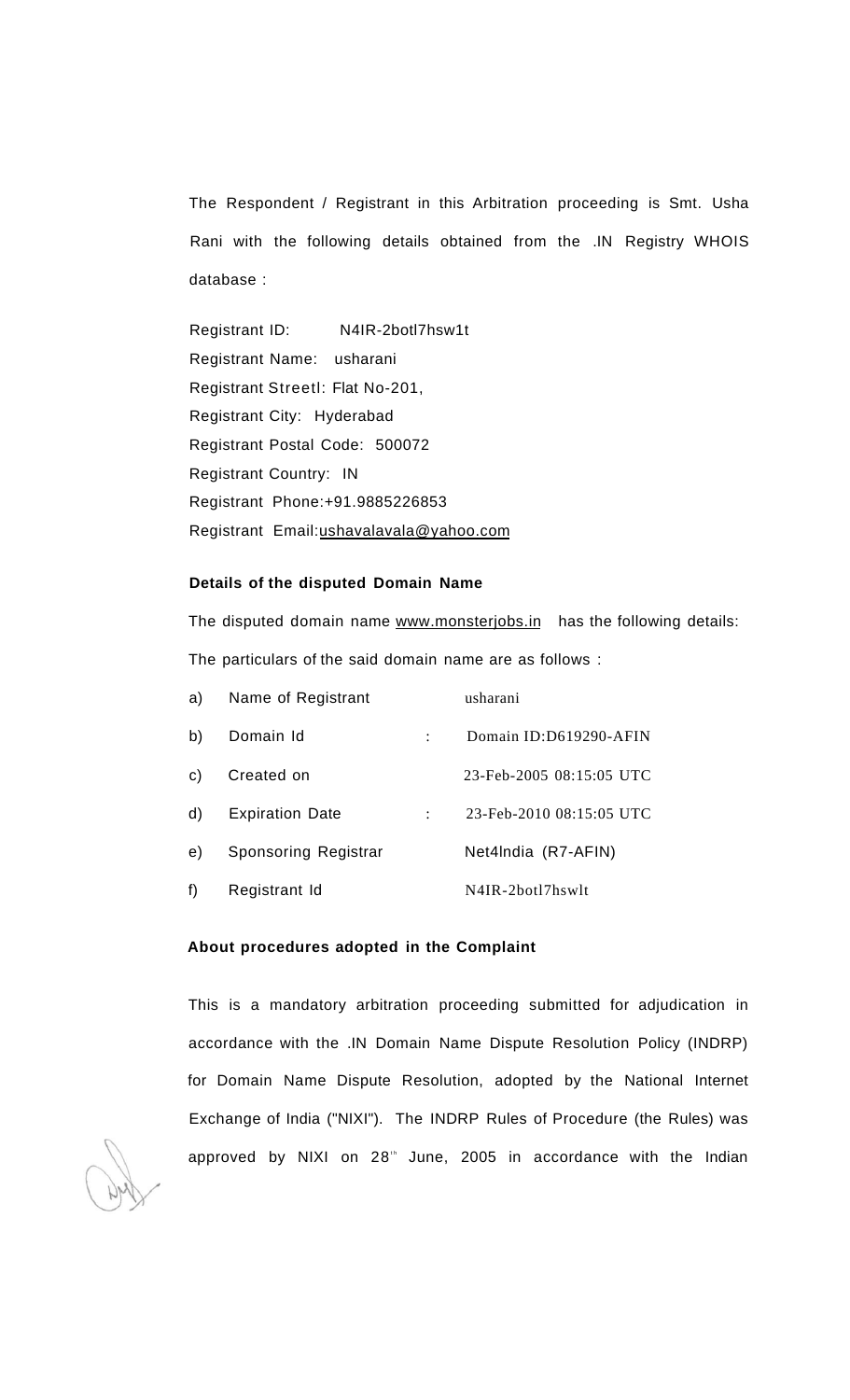Arbitration and Conciliation Act, 1996, and the bye-laws, rules and guidelines framed there under.

By registering the disputed domain name with the NIXI accredited Registrar, the Respondent agreed to the resolution of the disputes pursuant to the IN Dispute Resolution Policy and Rules framed thereunder.

According to the information provided by the National Internet Exchange of India (the ".IN Registry"), the history of this proceeding is as follows:

In accordance with the Rules, 2(a) and 4(a), NIXI formally notified the Respondent of the Complaint, and appointed me as a the Sole Arbitrator for adjudicating upon the dispute in accordance with the Arbitration and Conciliation Act, 1996, and the Rules framed thereunder, .IN Domain Name Dispute Resolution Policy and the Rules framed thereunder. I had submitted the Statement of Acceptance and Declaration of Impartiality and Independence, as required by the NIXI.

The arbitration proceedings commenced on 22nd September , 2006, when notice of proceeding was issued by me.

The Respondent in reply to the notice, sent only a short email and a copy of her passport as proof of her address. Nothing else was submitted by the respondent thereafter and thus the said email is being considered as her reply to the complaint.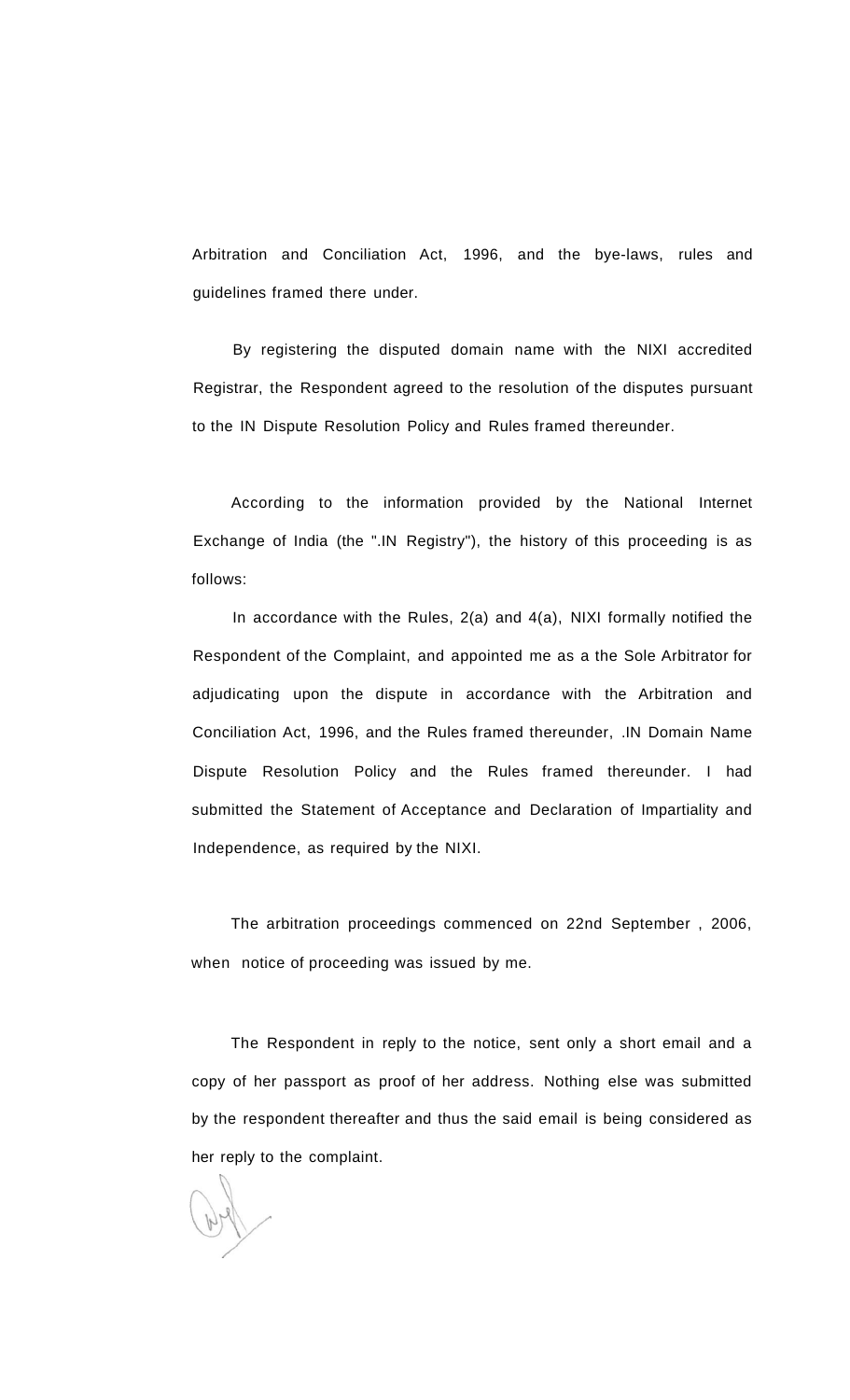# **Parties' Contentions**

## **(a) Complaint**

The Complainant in his Complaint, interalia, contends as follows:

The Complainant has contended that the Respondent has registered and is using the impugned domain name in bad faith.

The mark "Monster", having been extensively used in the relation to the business of the Complaint, has acquired distinctiveness and is understood and associated by consumers in India as well as abroad as the mark of the Complainant denoting its services and business. Any incorporation of the said mark in a domain name is bound to be in bad faith.

The Respondent in the present dispute has registered the domain name [www.monsterjobs.in ;](http://www.monsteriobs.in) thereby misappropriating illegally and without authority the trademark " Monster" which is the exclusive property of the Complainant.

The Complainant contends that the Respondent is not either as an individual, businesses or other organization, commonly known as the name "monster". Secondly the Complainant has not licensed or otherwise permitted the Respondent to use its service Mark "Monster" or to apply for any domain name incorporating this mark.

In support of his contentions the Complainant has annexed enough material to prove his rights on the impugned domain name. The material submitted along with the complaint include :

(a) The Certificate of Incorporation issued by the Registrar of Companies, Hyderabad as a proof of its incorporation as Monster. Com (India) Pvt. Limited in the year 2000.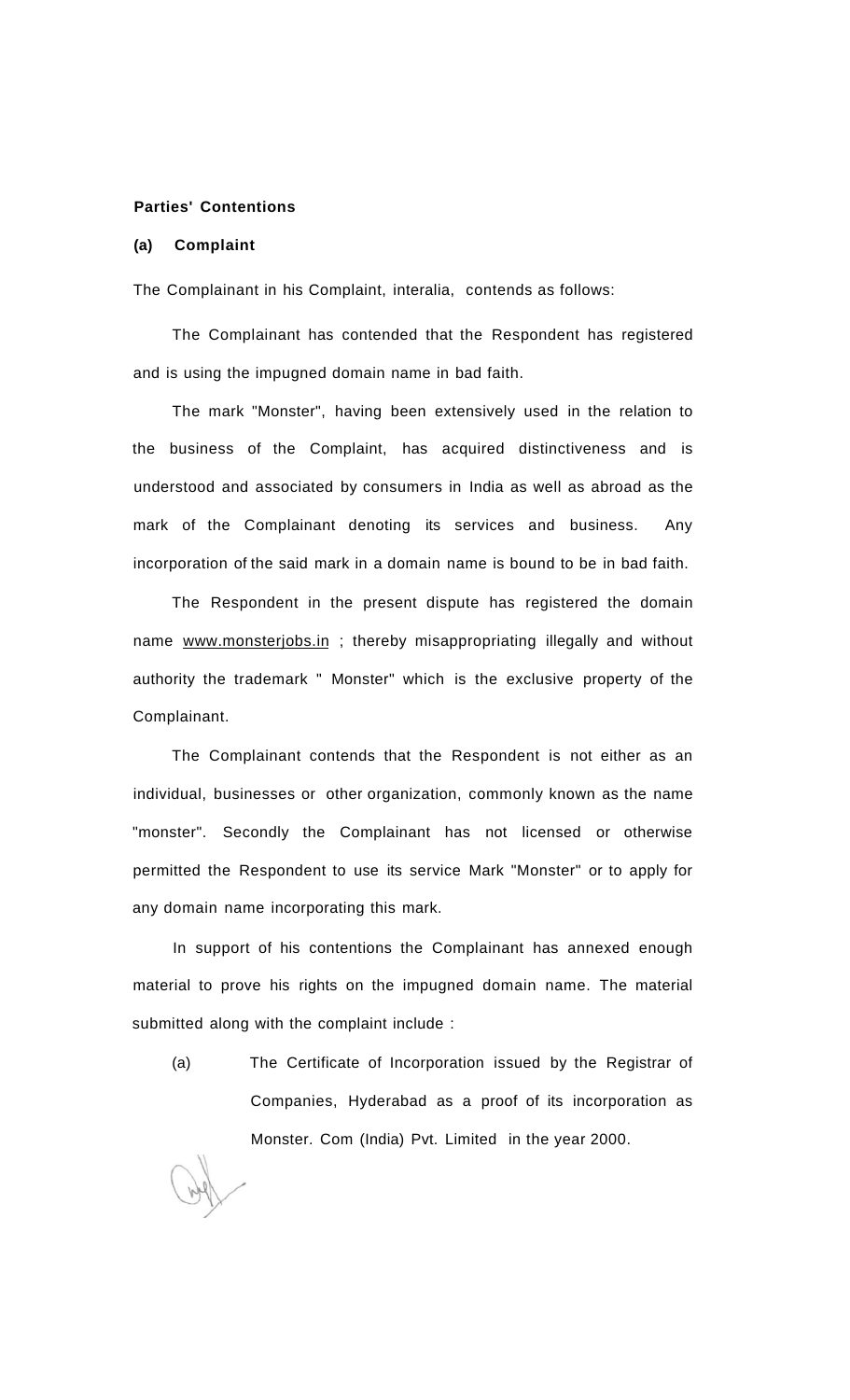- (b) Proofs of registration of "Monster" and other trademarks in various classes in India and other countries.
- (c) Copies of advertising promotional campaigns undertaken by the complainant company.
- (d) Copies of the annual reports of the company
- (e) Copies of the website [www.monster.com a](http://www.monster.com)nd [www.monsterindia.com](http://www.monsterindia.com)

# **(b) Respondent**

As previously indicated, the Respondent has not filed a detailed reply to the contentions of the Complainant. She has just sent an email acknowledging the receipt of the complaint. The respondent has further submitted that she has registered the impugned domain name "[www.monsterjobs.in](http://www.monsterjobs.in) because the dictionary meaning of "monster" is "huge", "big" and monsterjobs sounds as huge jobs in the sense jobs with big pays.

#### **3. Discussion and Findings**

The Respondent / Registrant has not given any connection with the word "monster", other than citing the meaning of the word "monster". Further, the Respondent bears no relationship to the business of the Complainant. The Respondent is neither a licensee of the Complainant, nor has it otherwise obtained authorization of any kind whatsoever, to use the Complainant's mark. The Respondent has nothing to do even remotely with the business of the Complainant. The Respondent has never been commonly known by the domain name in question. The Respondent is not at all making a legitimate non-commercial or fair use of the domain name.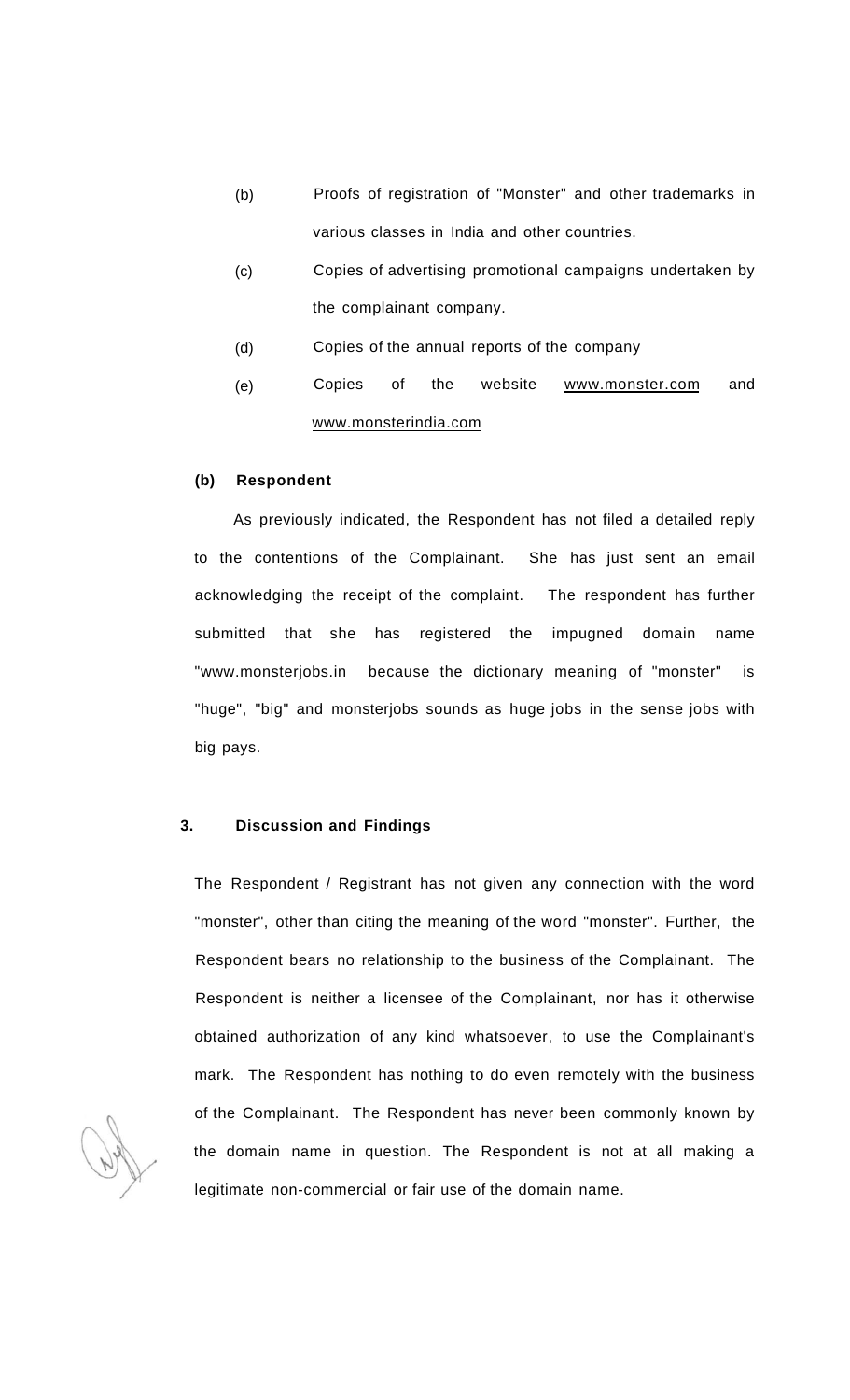Once a complainant makes a prima facie case showing that a respondent lacks rights to the domain name at issue, the respondent must come forward with the proof that it has some legitimate interest in the domain name to rebut this presumption.

#### **(a) The Respondent's Default**

The Rules paragraph 8(b) requires that the Arbitrator ensure that each party is given a fair opportunity to present its case. Paragraph 11 (a) of the Rules reads as follows:

"11. Default

(a) In the event that a Party, in the absence of exceptional circumstances as determined by the Arbitrator in its sole discretion, does not comply with any of the time periods established by these Rules of Procedure or the Arbitrator, the Arbitrator shall proceed to decide the Complaint in accordance with law."

The Respondent was given notice of this proceeding in accordance with the Rules. The .IN Registry discharged its responsibility under Rules paragraph 2(a) to employ reasonably available means calculated to achieve actual notice to the Respondent of the Complaint.

As previously indicated, the Respondent failed to file any detailed reply to the Complaint and has not sought to answer the Complainant's assertions, evidence or contentions in any manner. The Arbitrator finds that the Respondent has been given a fair opportunity to present his case, and the Arbitrator will proceed to a decision on the Complaint.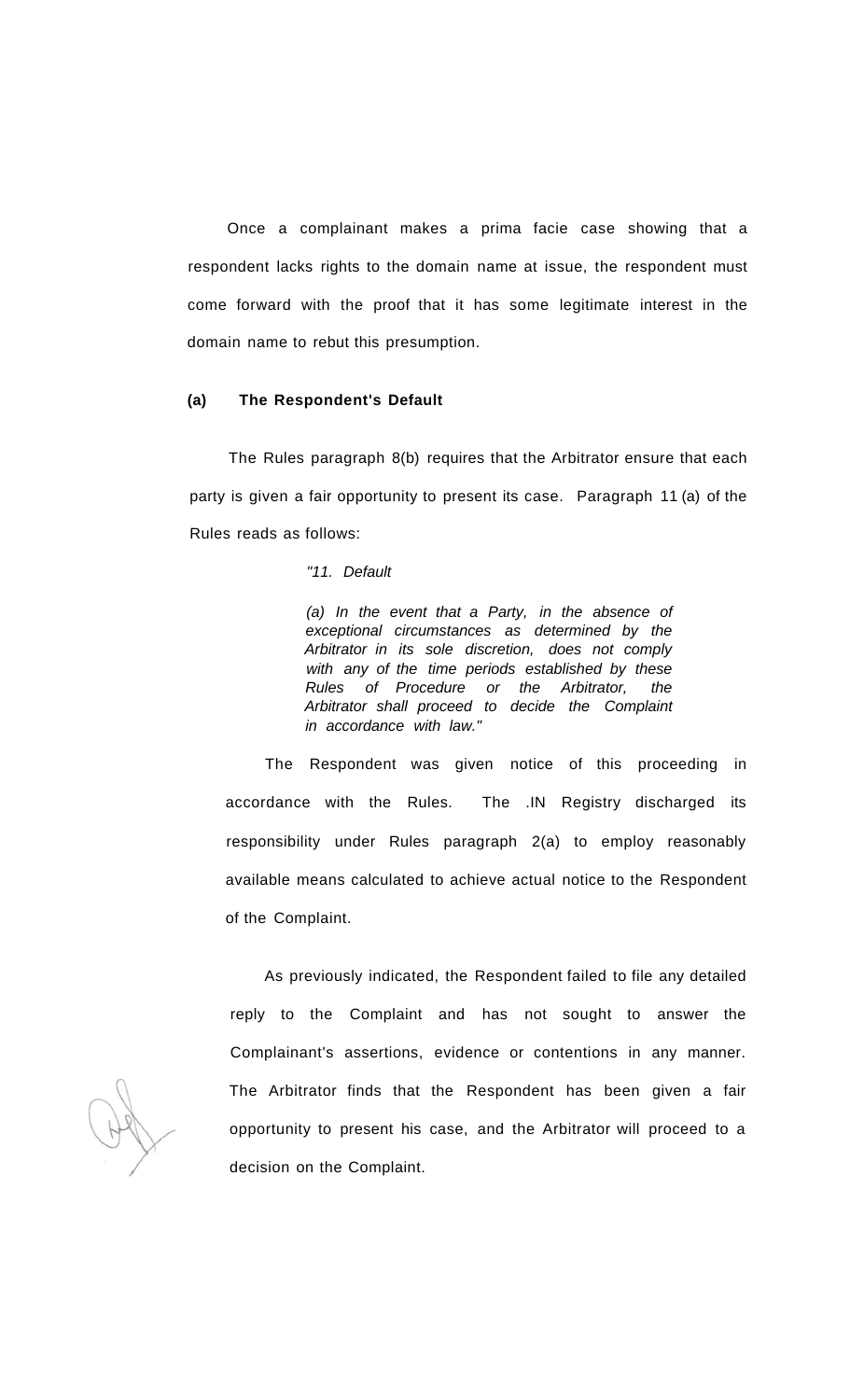The Rules paragraph 12(a) provides that the Arbitrator shall decide the Complaint on the basis of the statements and documents submitted in accordance with the INDRP and any law that the Arbitrator deems fit to be applicable. In accordance with Rules paragraph 12, the Arbitrator may draw such inferences as are appropriate from the Respondent's failure to reply to the Complainant's assertions and evidence or to otherwise contest the Complaint. In the circumstances, the Arbitrator's decision is based upon the Complainant's assertions and evidence and inferences drawn from the Respondent's failure to reply.

### **The issues involved in the dispute**

The Complainant in its complaint has invoked paragraph 4 of the INDRP which reads

### **"Types of Disputes**

Any Person who considers that a registered domain name conflicts with his legitimate rights or interests may file a Complaint to the .IN Registry on the following premises:

(i) the Registrant's domain name is identical or confusingly similar to a name, trademark or service mark in which the Complainant has rights;

(ii) the Registrant has no rights or legitimate interests in respect of the domain name; and

(Hi) the Registrant's domain name has been registered or is being used in bad faith.

The Registrant is required to submit to a mandatory Arbitration proceeding in the event that a Complainant files a complaint to the .IN Registry, in compliance with this Policy and Rules thereunder."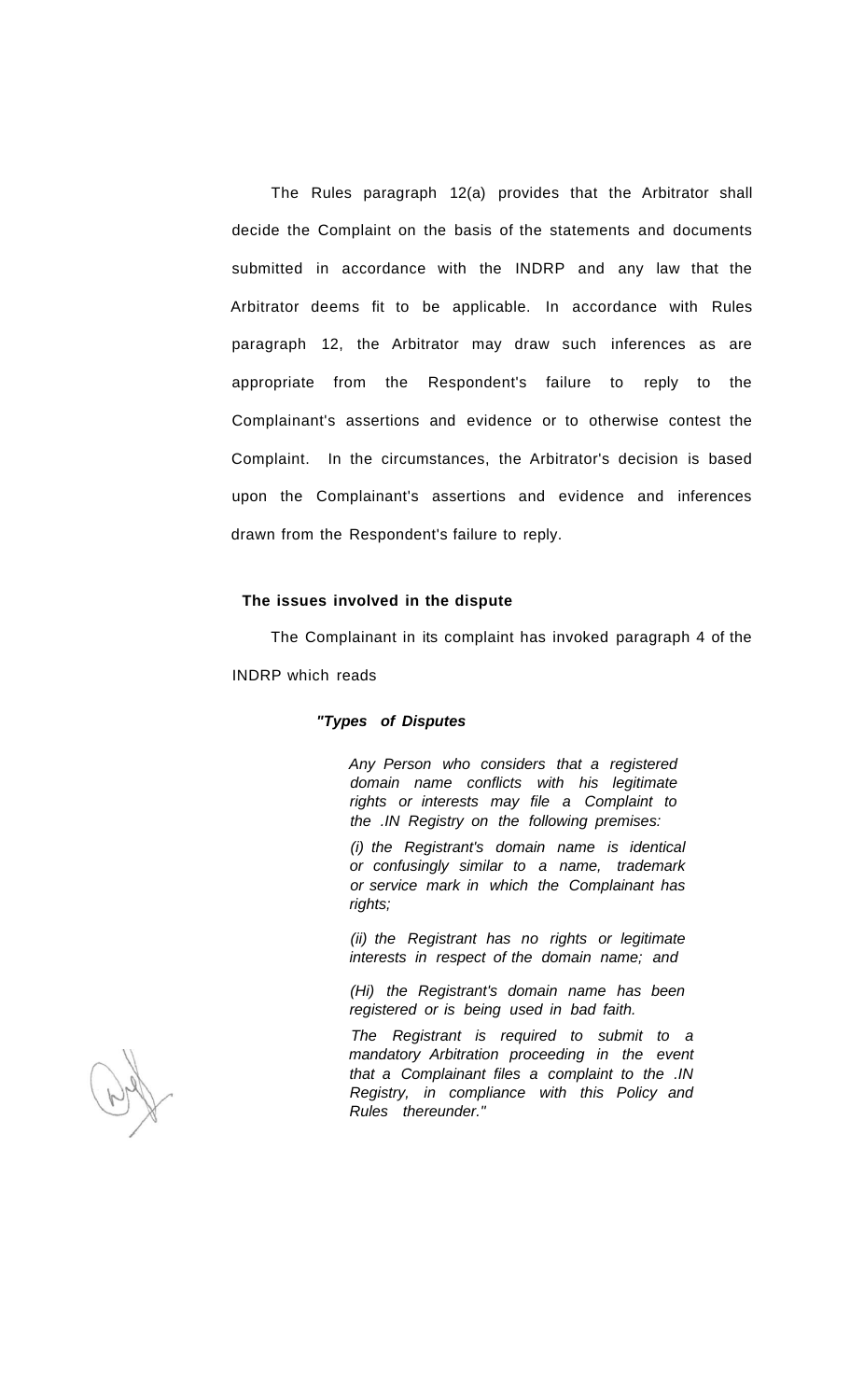Paragraph 4 of the INDRP thus envisages 3 elements, which are being discussed hereunder in the light of the facts and circumstances of this case.

# (i) **the Registrant's domain name is identical or confusingly similar to a name, trademark or service mark in which the Complainant has rights;**

The Complainant has given substantial documents to prove that he has Intellectual property and other rights in the mark "MONSTER". The name of the Complainant is [Monster.com I](http://Monster.com)ndia Private Limited. The mark is being used by the Complainant since 1994 in relation to its business. The mark has been highly publicized and advertised by the complainant in both the electronic and print media both in India and gloabally. The INDRP paragraph 3 clearly states that it is the responsibility of the Respondent to find out before registration that the domain name he is going to register does not violates the rights of any body. Since the Complainant's mark "MONSTER" is a famous and well-known mark specially on the Internet, it is unlikely that the Respondent does not know about the Complainant's rights in the mark or the domain name.

Paragraph 3 of the INDRP is reproduced below:

" The Registrant's Representations

By applying to register a domain name, or by asking a Registrar to maintain or renew a domain name registration, the Registrant represents and warrants that:

(a) the statements that the Registrant made in the Registrant's Application Form for Registration of Domain Name are complete and accurate;

(b) to the Registrant's knowledge, the registration of the domain name will not infringe upon or otherwise violate the rights of any third party;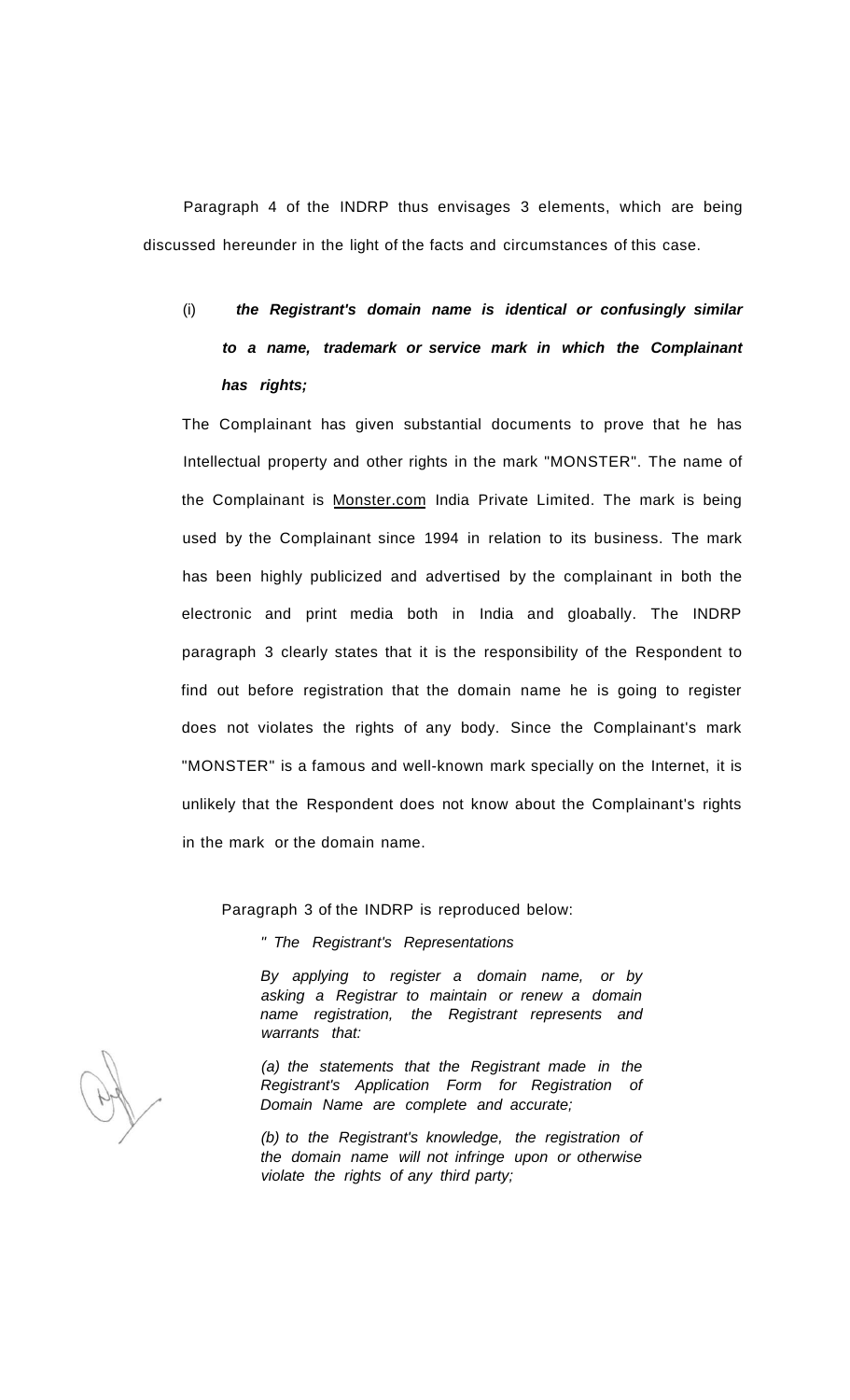(c) the Registrant is not registering the domain name for an unlawful purpose; and

(d) the Registrant will not knowingly use the domain name in violation of any applicable laws or regulations.

It is the Registrant's responsibility to determine whether the Registrant's domain name registration infringes or violates someone else's rights."

The Respondent has failed in his responsibility discussed above and in the presence of the pleadings and documents filed by the Complainant, I have come to the conclusion that the disputed domain name is identical with or deceptively similar to the Complainants' "MONSTER" mark. Accordingly, I conclude that the Complainant has satisfied the first element required by Paragraph 4 of the INDRP.

# **(ii) the Registrant has no rights or legitimate interests in respect of the domain name;**

The second element that the Complainant needs to prove and as is required by paragraph 4(ii) of the INDRP is that the Registrant has no legitimate right or interest in the disputed domain name.

The burden of proof on a complainant regarding this element is light, because the nature of the Registrant's rights or interests, if any, in the domain name lies most directly within the Registrant's knowledge. And once the complainant makes a prima facie case showing that the Registrant does not have rights or legitimate interest in the domain name, the evidentiary burden shifts to the Registrant to rebut the contention by providing evidence of its rights or interests in the domain name.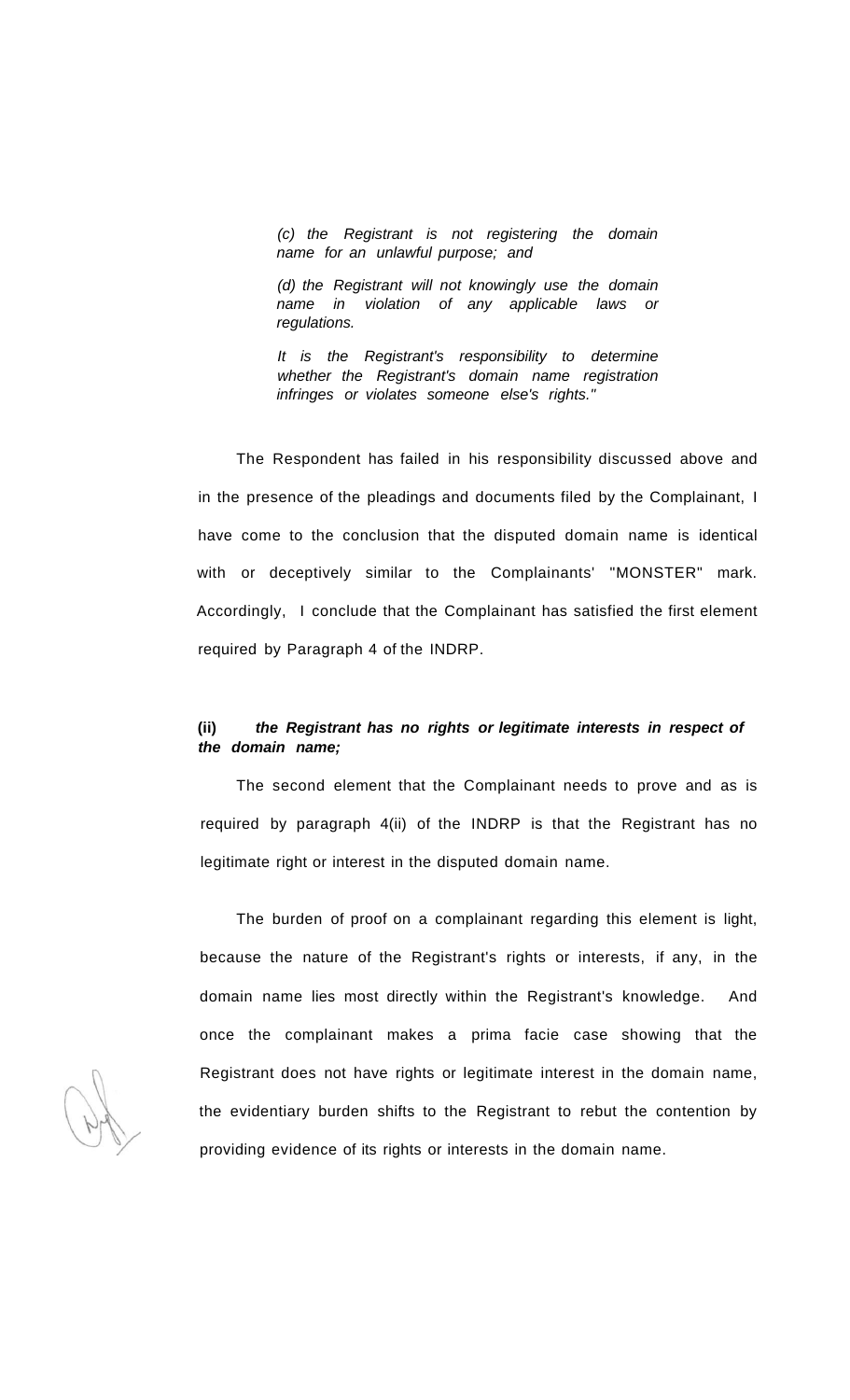The Respondent has not rebutted the contentions of the Complainant and has not produced any documents or submissions to show his interest in protecting his own right and interest in the domain name. Further the Respondent has not used the domain name even after the passage of more than 1 year after it was registered. This clearly leads to the conclusion that the Respondent does not have any legitimate interest in the domain name.

For these reasons, the Arbitrator finds that the Respondent has no rights or legitimate interests in the disputed domain name.

# **(iii) the Registrant's domain name has been registered or is being used in bad faith.**

The Complainant has averred that the Respondent has registered and has used the disputed domain name in bad faith. The language of the INDRP paragraph 4(iii) is clear enough, and requires that either bad faith registration or bad faith use be proved.

Paragraph 6 of the INDRP provides that the following circumstances are deemed to be evidence that a Registrant has registered and used a domain name in bad faith:

> (i) "Circumstances indicating that the registrant has registered or has acquired the domain name primarily for the purpose of selling, renting, or otherwise transferring the domain name registration to the complainant who is the owner of the trademark or service mark or to a competitor of the complainant, for valuable consideration in excess of its documented out-of-pocket costs directly related to the domain name; or

> (ii) the registrant has registered the domain name in order to prevent the owner of the trademark or service mark from reflecting the mark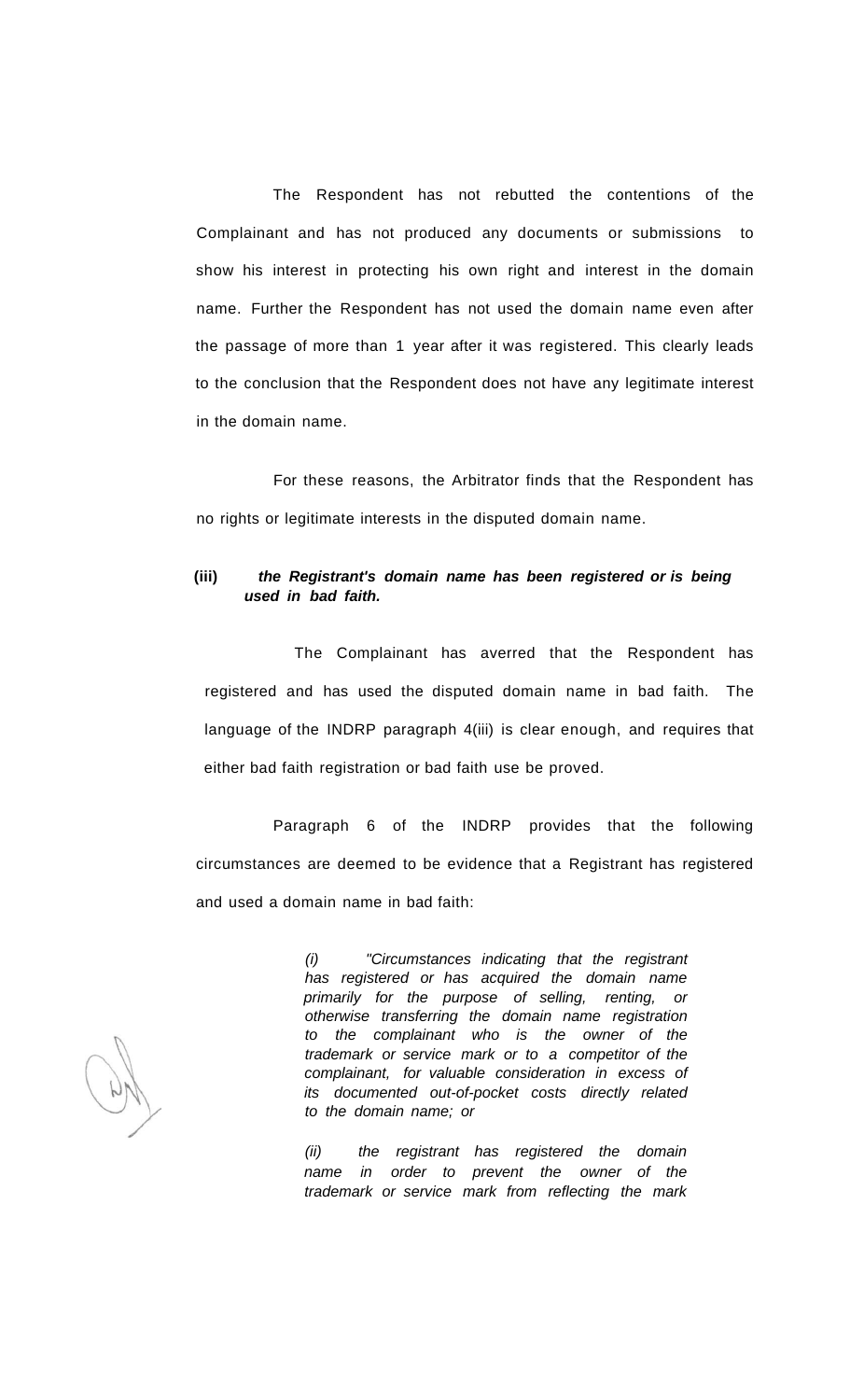in a corresponding domain name, provided that the registrant has engaged in a pattern of such conduct; or

(Hi) by using the domain name, the registrant has intentionally attempted to attract, for commercial gain, Internet users to its Website or other on-line location, by creating a likelihood of confusion with the complainant's mark as to the source, sponsorship, affiliation or endorsement of its Website or location or of a product or service on its Website or location."

From the circumstances of the case and from the evidences put before me by the Complainant, I am of the opinion that the Respondent has registered the domain name [www.monsterjobs.in](http://www.monsterjobs.in) with the intention of either selling the domain name to the complaint or its competitors at a higher price. Further she has prevented the Complainant who is the owner of the service mark "MONSTER" from reflecting in the domain name and also that the domain name is deceptively similar to the trademark of the Complainant and will lead to confusion with the Complainant's mark "MONSTER" as to the source, sponsorship, affiliation or endorsement of the Respondent's website or service. Thus all the three conditions given in paragraph 6 of the Rules are proved in the circumstances of this case and thus the registration of the impugned domain name by the Respondent / Registrant is a registration in bad faith.

## **Decision**

The Respondent has failed in his responsibility to ensure before the registration of the impugned domain name by him that the Registrant's domain name registration infringes or violates someone else's rights as required by the Para 3 of the INDRP. The Complainant has given sufficient evidence to prove his trademark rights on the impugned domain name.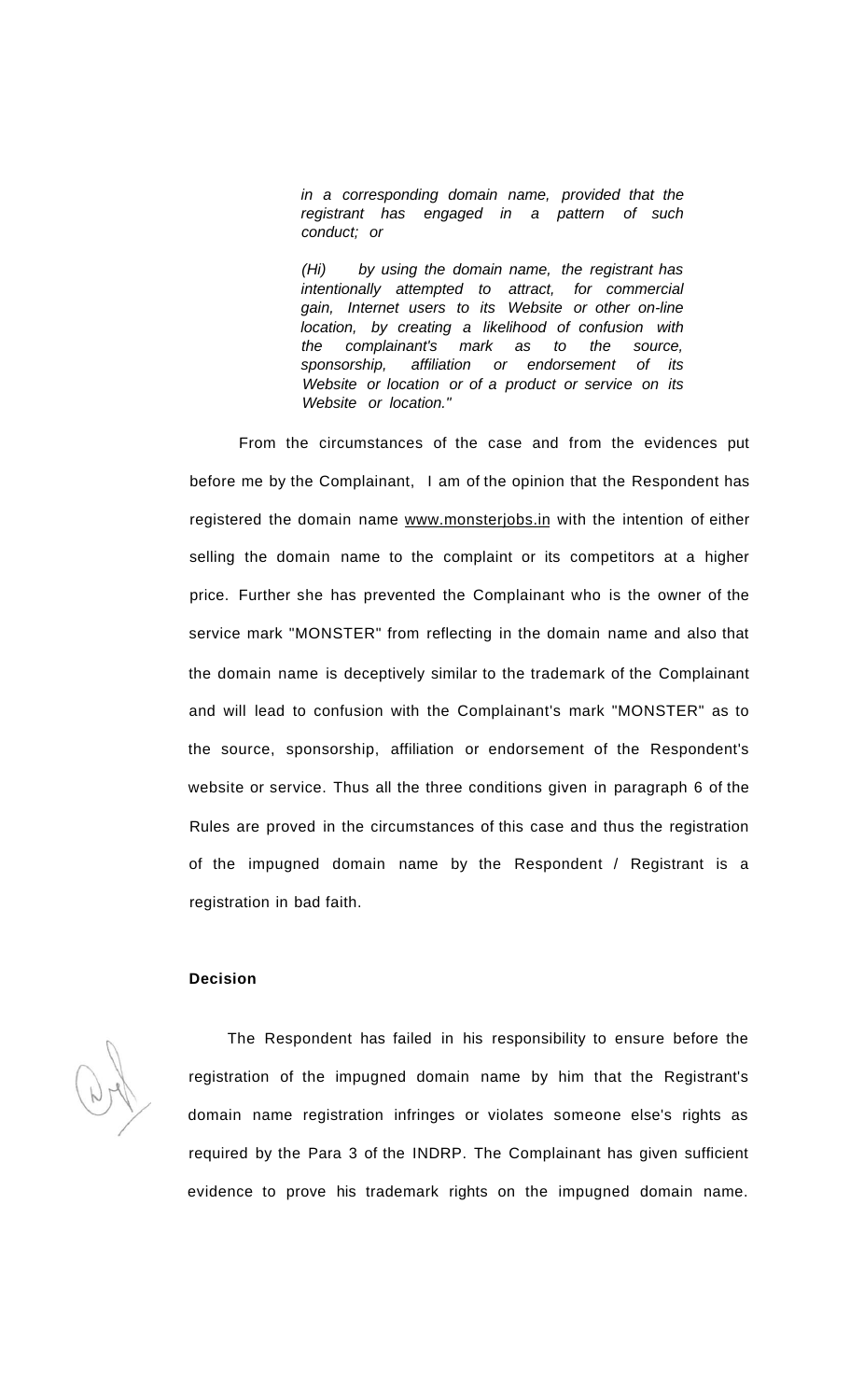Further the actions of the Respondent show that she merely blocked the disputed domain name, and deprived the rightful owner, i.e. the Complainant to register and use the domain name. The Respondent has not given any reason to register the domain name rightfully owned by the Complainant and therefore it can be presumed that the Respondent had registered the domain name only to make quick buck by selling the domain name to the rightful owner or his competitor.

As discussed above the registration of the Domain Name by the Respondent is also hit by all three elements of the Para 4 of the INDRP and is a registration in bad faith as per paragraph 6 of the INDRP. Thus it is clear that the Respondent is using the disputed domain name in bad faith and has registered the domain name in order to prevent the owner of the trademark or service mark from reflecting the mark in a corresponding domain name.

The Respondent's registration and use of the Domain Name is a clear case of cyber-squatting, whose intention is to take advantage of the Complainant's substantial reputation and its prominent presence on the Internet in order to confuse the public to the detriment of the Complainant.

Considering the infringement of the Complainant's trademark by the Respondent,

(a) I order the Respondent to immediately stop using the mark "MONSTER" in any manner whatsoever.